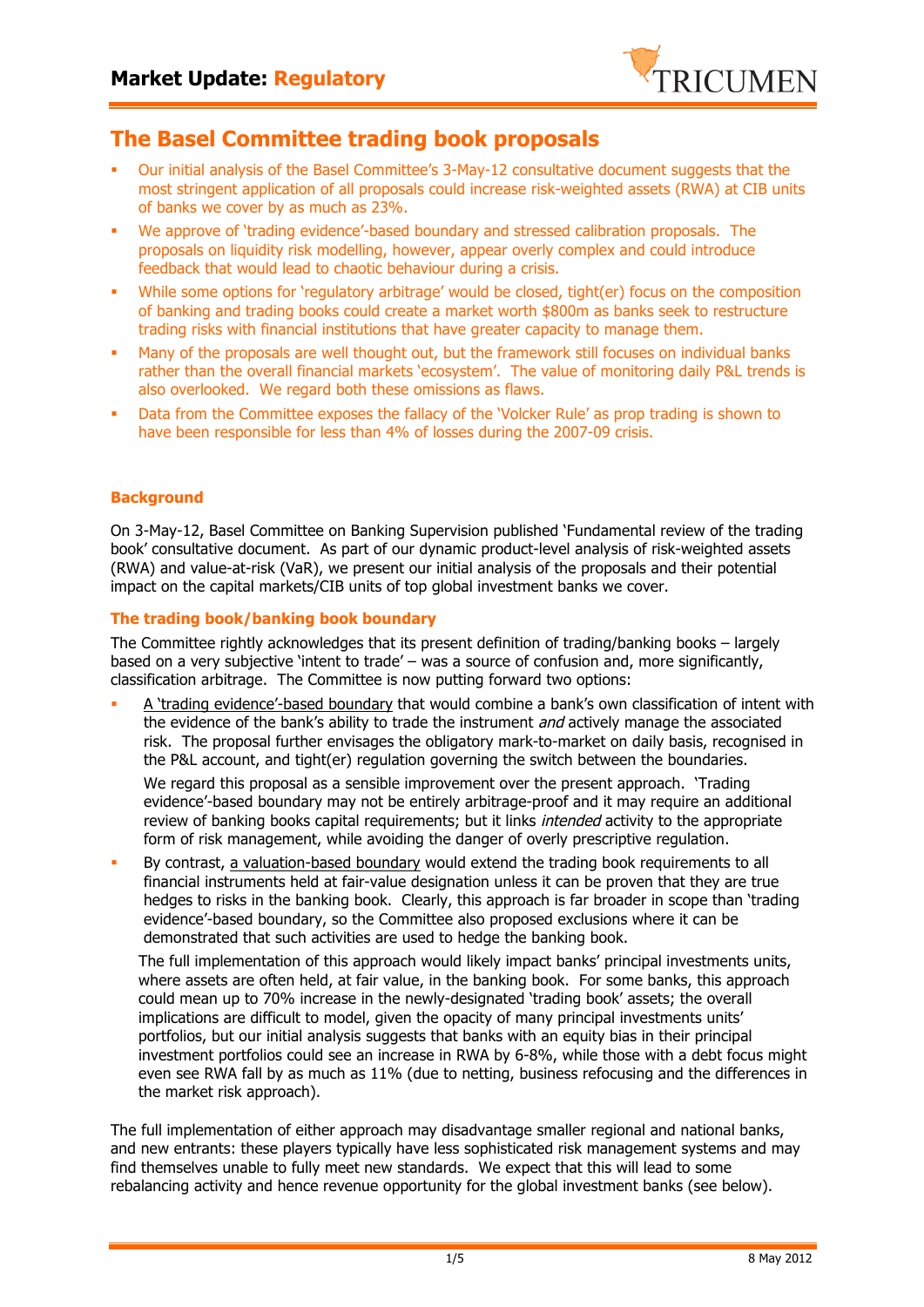

## **Stressed calibration**

Extending the risk modelling enhancements introduced in Basel 2.5 – including 'stressed VaR' - the Committee proposes a move to risk measurement based on Expected Shortfall (ES); unlike traditional VaR, ES would specifically target 'tail risk'. The Committee further envisages that risk models should be calibrated to stressed – rather than 'normal' - market conditions, and that ES should be (very sensibly, in our view) back-tested against actual losses (see also section on treatment of hedging and diversification below).

To estimate the impact of this proposal, we compared historical reported daily VaR against the actual reported daily trading losses for a sample of 'our' banks over selected periods; the result suggest that a number of 'our' banks may see their RWA usage rise by 7-10%.

## **Market illiquidity**

The Committee believes that market illiquidity should be better reflected in risk measures and capital usage, and offers a number of ideas based on the introduction of varying liquidity horizons within the regulatory market risk metric and holding of additional capital against jumps in liquidity premia. The Committee appears all too aware that many of its ideas may prove complex to implement and even more difficult to enforce on an ongoing basis – as do we. For example, one idea is to group instruments under standardized liquidity 'buckets'. But how would this be done? And how often? If, for example, sovereign bonds were to be one such bucket, what liquidity premium would they attract? The Eurozone crisis has shown that liquidity for some sovereign debt can all but vanish, but surely that should not mean that all sovereign bonds should have a high premium all the time.

Dynamic models that reflect evolving market conditions (an option the Committee are considering) may not solve this issue either, for the very use of 'buckets' could encourage contagion to spread as a drop in liquidity of one instrument would affect others in the bucket. We return to this issue of unintended feedback loops below.

In our view, an effective approach might be to move risk models away from mid-pricing, and instead use bid prices for long positions and offer prices for short positions. This would not only capture some measure of liquidity (through the bid-offer spread) but would also focus on the potential cost of unwinding a position.

## **Treatment of hedging and diversification**

The Committee has also considered the treatment of hedging and diversification benefits in both the internal models-based approach used by the more sophisticated banks, and the standardised approach open to all. In a nutshell, the Committee's new proposals seek better correlation modelling in the standardised approach - including backtesting the actual capital requirements at a trading desklevel - and using that as a base/surcharge to the models-based approach.

At present, diversification reduces the total VaR at 'our' global investment banks by 30-50%. However, although they are big users of the models-based approach, we do not expect the proposal to have too great an impact over and above that already seen from the proposals on stressed calibration (set out above). We therefore forecast an additional increase in RWA of only 2-5%.

## **The appropriate treatment of credit instruments**

The Committee notes that credit instruments comprise both default/migration risk and credit spread risk, and considers whether it would be possible to combine the default/migration risk in the ES calculation. At present, details in the consultative document are insufficient to allow modelling of the possible impact on banks.

#### **Tricumen initial analysis of the potential impact of the proposals: Summary**

| Proposals | <b>Impact on CIB RWA</b> |
|-----------|--------------------------|
|           | $-11\%$ to $+8\%$        |
|           | up 7-10%                 |
|           | unknown                  |
|           | up 2-5%                  |
|           | unknown                  |
|           |                          |

Source: Tricumen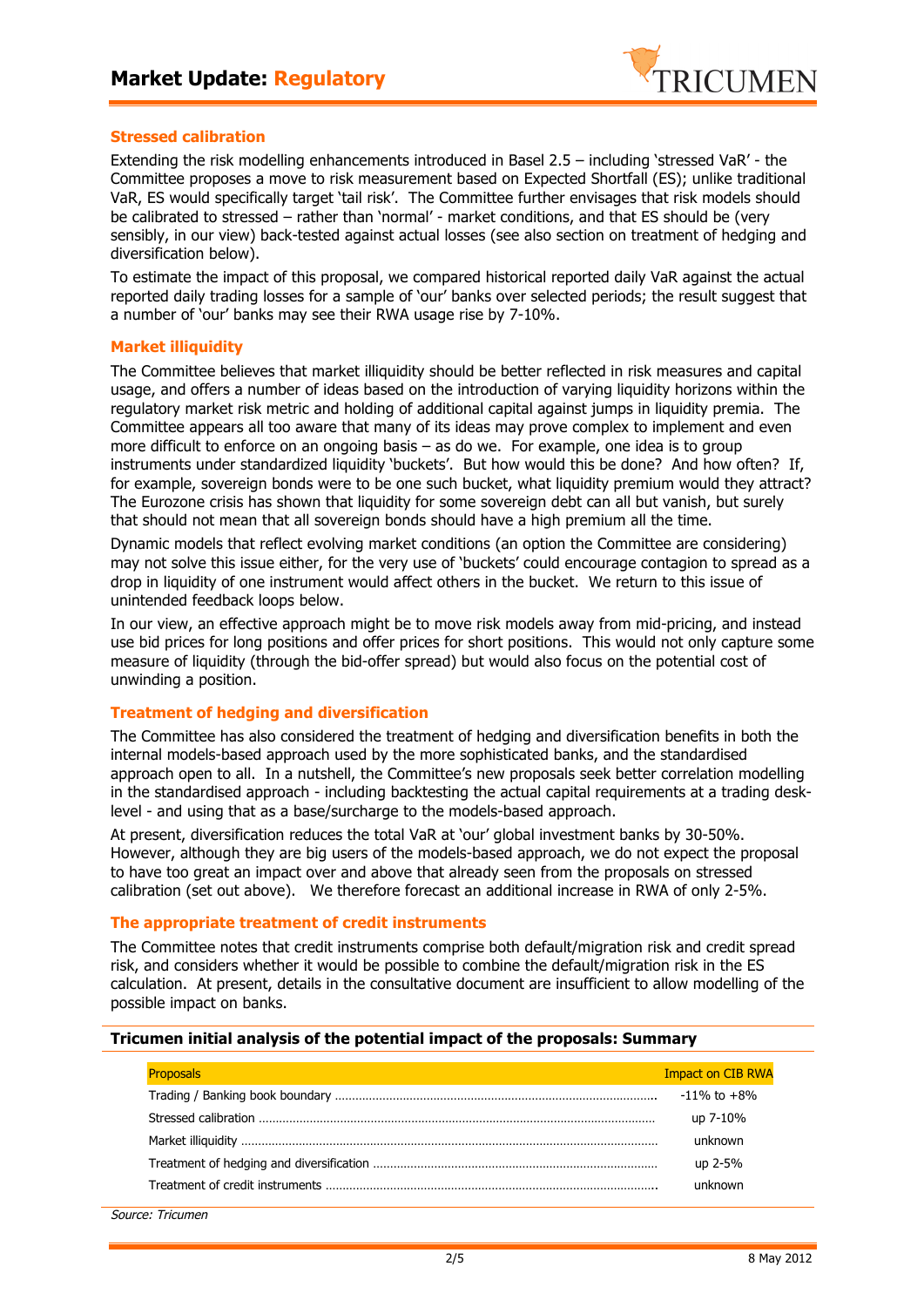

## **Regulatory arbitrage**

The Committee acknowledges that the regulatory arbitrage has been one of the key weaknesses in the design and the enforcement of the current framework. To an extent, new proposals may help in this respect, though we expect that any significant regulatory, accounting and tax rules differences will offer arbitrage opportunities.

One theme that we draw from the overall thrust of the proposals is that (1) banks will require increasingly sophisticated risk management monitoring and reporting systems for their trading books; and (2) some fair value positions in the banking book that have to date not received much regulatory attention will now be examined in great detail.

For national and regional banks, these trends could lead to increased expense on risk management technology systems and higher RWA usage, the combination of which would lead to lower returns on equity (RoE). We believe this could present an opportunity for global investment banks that offer solutions to these challenges: our analysis of revenue that 'our' top investment banks currently derive from 'bank clients' and the RoE economics suggests that this new market could, in the medium term, yield as much as \$800m in annual revenue.

## **Monitoring the financial markets**

In our view:

- Regulators have been too focused on monitoring individual participants, rather than the financial markets as a system;
- There is no substitute for intelligent analysis of day-to-day P&L accounts, especially where it relates to products generating significant revenue;
- **•** Proprietary trading losses accounted for less than 4% of total losses incurred during the Credit Crunch; the full 'Volcker Rule' would not have prevented the last crisis, never mind the next one.

The first issue was highlighted by Andrew G Haldane (Executive Director for Financial Stability, Bank of England) and Robert M May (Zoology Department, Oxford University) in their 'Systemic risk in banking ecosystems' paper, published in Nature on 20-Jan-11. While we do not agree with all of their conclusions, we do agree that regulators should look at the markets as an 'ecosystem' where feedback loops may induce chaotic behaviour, and that there is a positive link between increased efficiency in the financial markets and the corresponding increase in the vulnerability of those markets.



#### **Conceptual representation of a simplified financial system showing feedback loops**

Abbreviations used as follows: 'Sov' – Sovereign; 'SIFI' – Significantly important financial institution, 'Retail' – Retail clients Source: Tricumen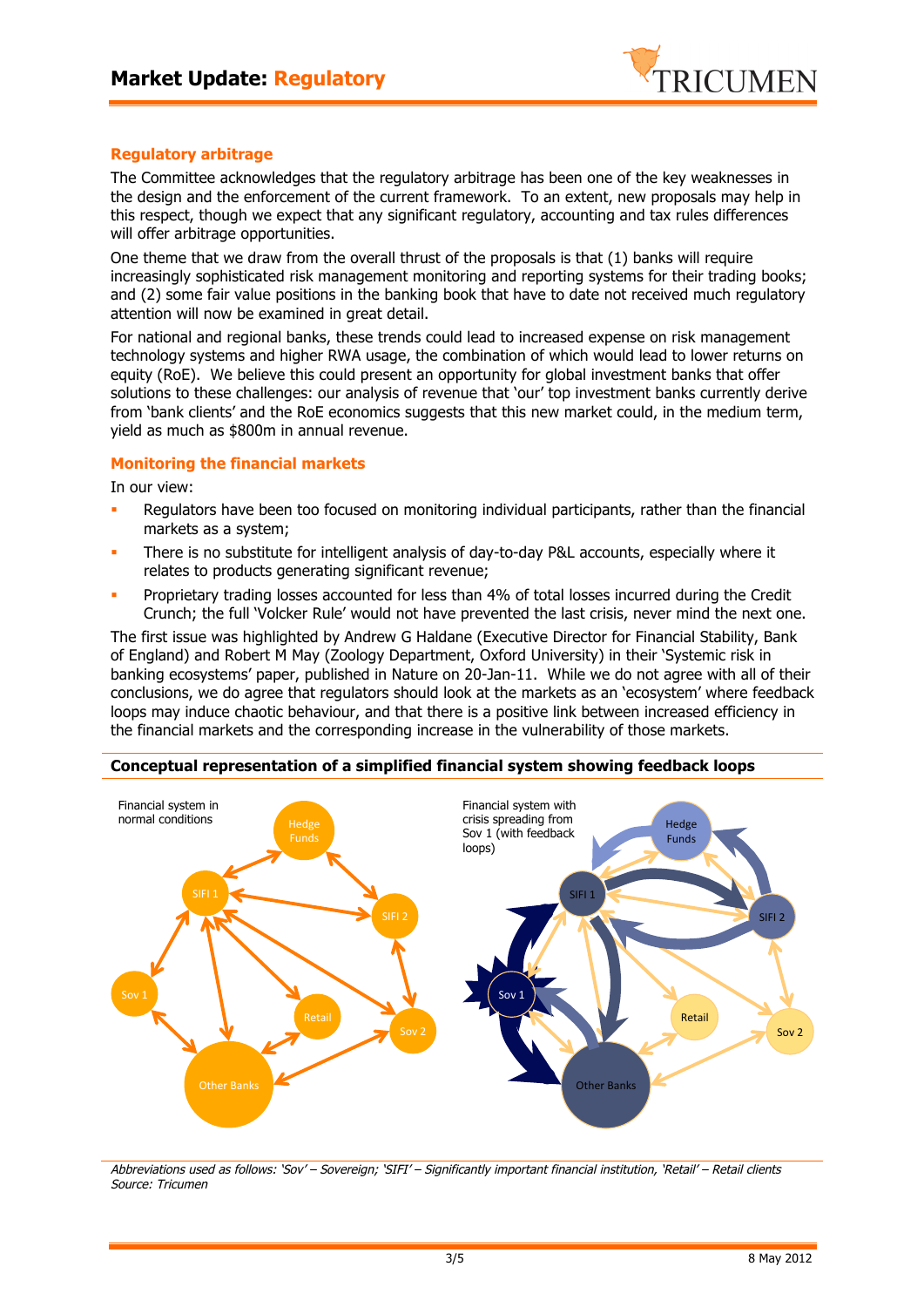# **Market Update: Regulatory**



Secondly, Credit Suisse and Goldman Sachs offer great examples of the intelligent risk management. Both had significant trading exposure to the mortgage market in run-up to the 2007-08 crisis; but both proactively reduced their exposures after noticing small day-to-day P&L losses in supposedly upbeat markets, and thus avoided significant losses.

Finally, the Committee's document contains a section on lessons from the 2007-08 crisis, which draws on quantitative data collected from selection of five US banks and 10 domestic and foreign banks operating in the UK, and qualitative data from other jurisdictions. It will come as no surprise to the opponents of 'Volcker Rule' – and that includes us – that of the total \$365bn losses recorded by these 15 US and UK-based banks during Jan-07 – Mar-09, only \$14bn or 3.8% related to prop trading.



Source: BIS, Tricumen reclassification and definitions